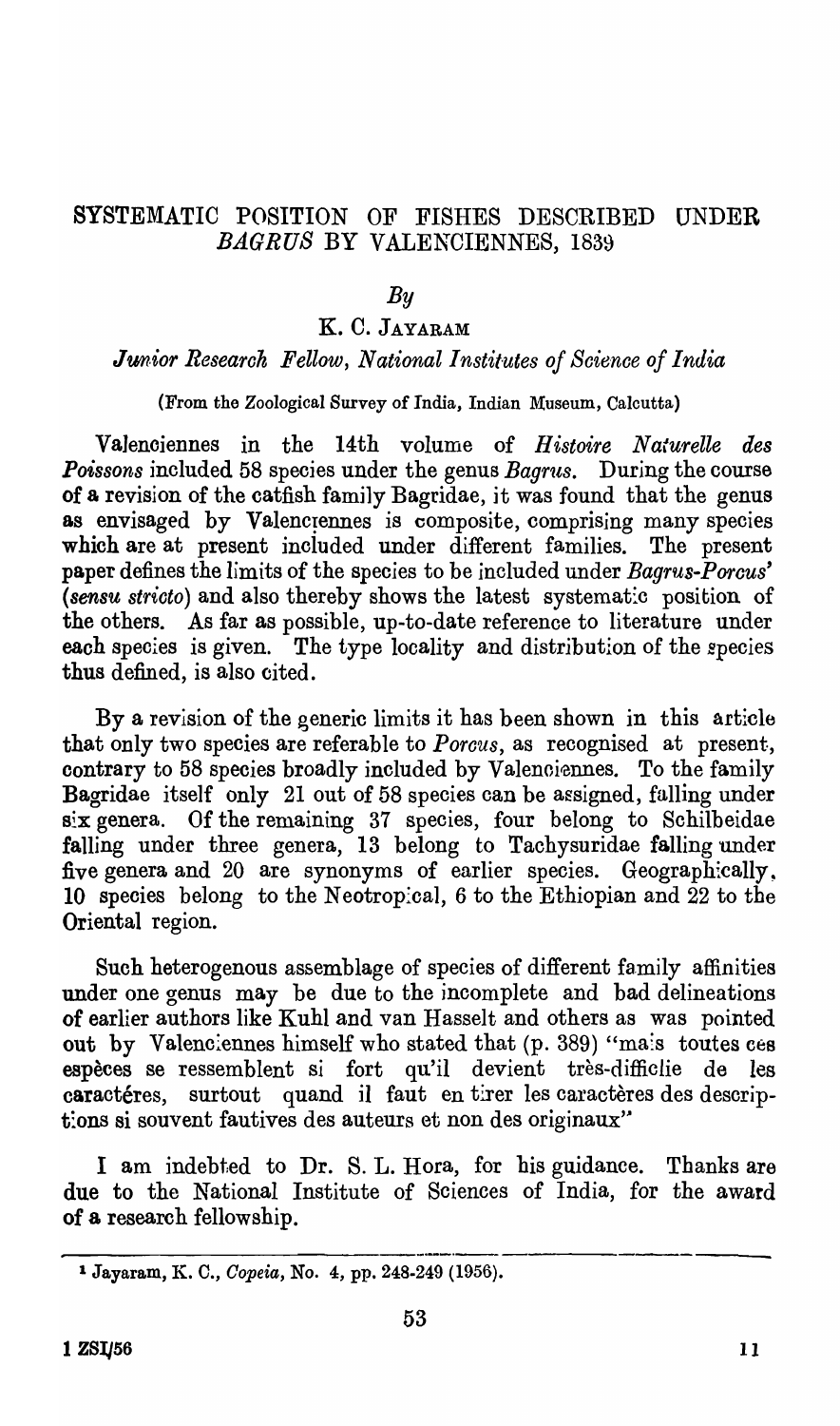# TABLE 1

| No.                    | Name and page reference in<br>" Histoire Noturelle des Poissons!<br>Vol. XIV. | Current Scientific name and latest<br>reference.                                                               | Type locality.           | Current family<br>position. | Distribution of the Species.                                                                                                             |
|------------------------|-------------------------------------------------------------------------------|----------------------------------------------------------------------------------------------------------------|--------------------------|-----------------------------|------------------------------------------------------------------------------------------------------------------------------------------|
|                        | 1. Bagrus schilbeides, p. 389                                                 | <i>Eutropius</i> niloticus (Rüppel);                                                                           | ${\bf Egypt}$            | Schilbeidae                 | Africa.                                                                                                                                  |
| $\mathbf{z}_{\bullet}$ | Bagrus adansonii, p. 391                                                      | Boulenger, G.A., Cat. A frican<br>Fish. Brit. Mus., II, p. 283 (1911).                                         |                          |                             |                                                                                                                                          |
| 3.                     | Bagrus vacha, p. 392                                                          | <i>Eutropiichthys vacha</i> (Hamilton);<br>Hora, S. L., J. Bombay nat.<br>Hist. Soc., XXXIX, p. 436<br>(1937). | <b>Gangetic Province</b> | Do.                         | Sind, Punjab, U.P., Bihar, Bengal<br>Orissa, Burma, and Siam. In<br>India the southernmost limit<br>appears to be the Mahanadi<br>river. |
|                        | 4. Bagrus murius,<br>p. 393                                                   | Eutropiichthys murius (Hamilton); River Mahananda<br>Hora, S L., $Op.$ , cit. p. 435.                          |                          | Do.                         | Rivers of Sind, Orissa, Bengal<br>and Assam.                                                                                             |
| 5.                     | Bagrus angius,<br>p. 393                                                      |                                                                                                                |                          |                             |                                                                                                                                          |
| 6.                     | Bagrus exodon,<br>p. 394                                                      | Pseudeutropius<br>atherinoides                                                                                 | Tranquebar               | Do.                         | Burma, Bengal, and Deccan.                                                                                                               |
|                        | Bagrus urua,<br>p. 395                                                        | $(Bloch)$ ; Hora., S. L., Rec.<br>Indian Mus., XLIII, p. 103                                                   |                          |                             |                                                                                                                                          |
|                        | 8. Bagrus atherinoides, p. 396                                                | (1941).                                                                                                        |                          |                             |                                                                                                                                          |
|                        | 9. Bagrus bayad,<br>p. 397                                                    | Porcus bayad (Forskal); Boulenger, Egypt<br>G. A., $Op. cit. p. 305.$                                          |                          | <b>Bagridae</b>             | Nile system, Chad Basin, Senegal<br>(Africa).                                                                                            |
| 10,                    | Bagrus docmac,<br>p. 404                                                      | Porcus docmac (Forskal); Boulen-<br>ger, G. A., Op. cit. p. 309.                                               | River Nile               | Do.                         | Nile delta to Lake Victoria and<br>Shoa tributaries of Blue Nile,<br>Ganama River, Lake Stephanie,<br>Omo, and Sagan Rivers.             |

Records of the Indian Museum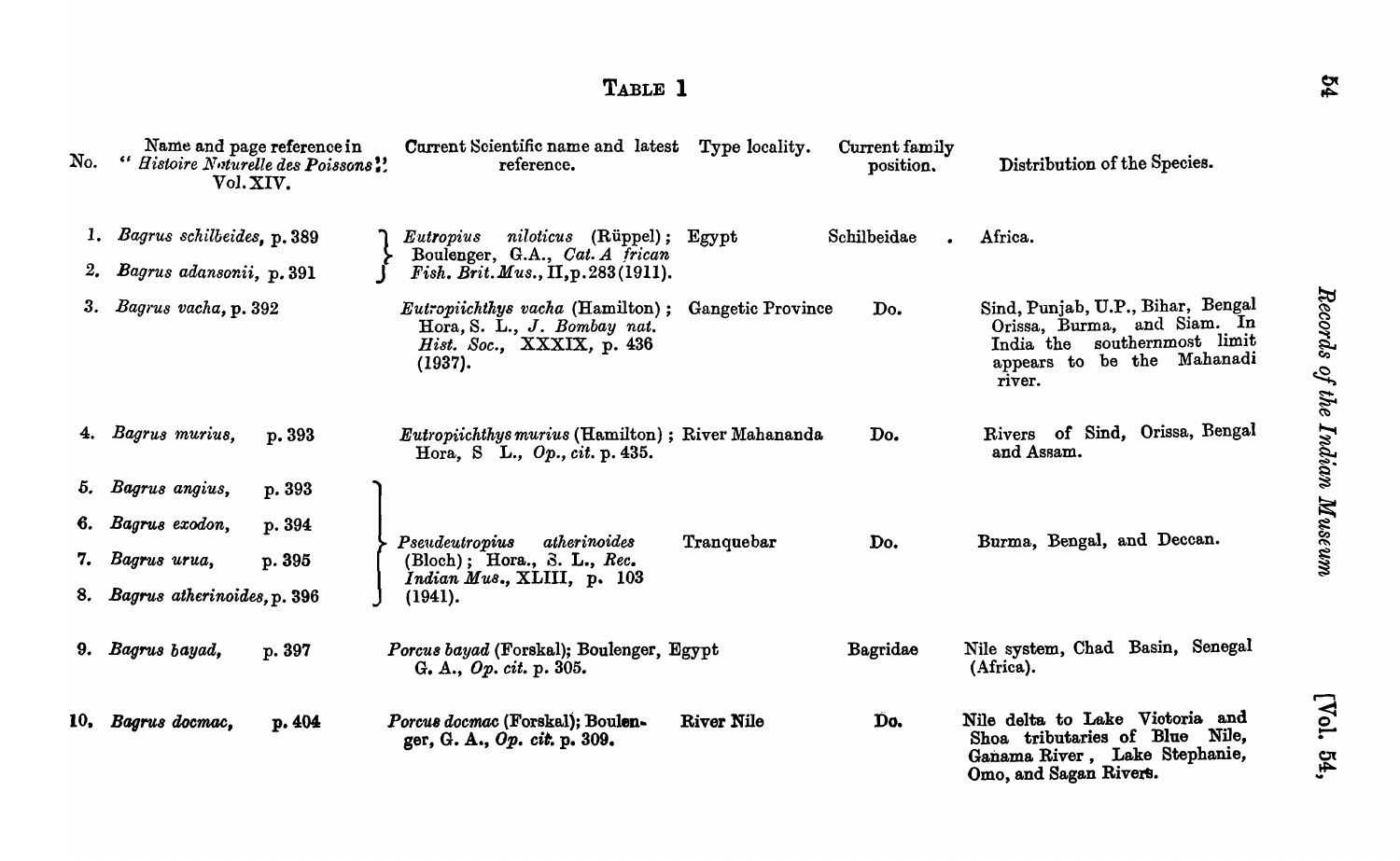|     | 11. Bagrus aor, p. 405       | Mystus Osteobagrus aor (Hamil-<br>ton); Jayaram, K. C., Rec.<br><i>Indian Mus.</i> , LI, $(4)$ , p. 549<br>(1954).         | Bengal.                             | Do.         | Sind, Punjab, Delhi, Assam and<br>Burma.                                        |
|-----|------------------------------|----------------------------------------------------------------------------------------------------------------------------|-------------------------------------|-------------|---------------------------------------------------------------------------------|
|     | 12. Bagrus lamarrii, p. 407  | Mystus (Osteoagrus) seenghala<br>$(Sykes)$ ; Jayaram, K. C., $Op.$<br>cit. p. 550.                                         | Mutha Mula River,<br>Poona.         | Do.         | Punjab, Delhi, U. P., Bengal,<br>Burma, Yunnan and Deccan<br>upto Kistna river. |
|     | 13. Bagrus corsula, p.408    | Myslus (Mystus) mencda (Hamil-<br>ton); Jayaram, K. C., $Op.$ cit.<br>p. 546.                                              | Kosi, Mahananda<br>River, N. Bihar. | Do.         | Burma, Assam, Bengal and Orissa.                                                |
| 14. | Bagrus carasius, p. 409      | <i>Mystus (Mystus) carasius</i> (Hamil-<br>ton); Jayaram, K, C., Op. cit.<br>p. 532.                                       | Gangetic Province                   | Do.         | Whole of India upto Madras in<br>South, south Burma, and Yunnan.                |
| 15. | Bagrus keletius, p. 411      | Mystus (Mystus) keletius (Valen-<br>ciennes); Jayaram, K. C., $Op.$<br><i>cit.</i> p. 540.                                 | Pondicherry                         | Do.         | Coimbatore, Mysore<br>Pondicherry,<br>and Ceylon.                               |
|     | 16. Pagrus nigriceps, p. 412 | $\it Mystus$<br>(Mystus)<br>(Valenciennes); Jayaram, K.C.,<br>Op. cit. p. 553.                                             | nigricers Pondicherry               | $\Gamma$ o. | Thailand, Malay Peninsula, Java,<br>Sumatra and Borneo.                         |
| 17. | Bagrus vittatus, p. 413      |                                                                                                                            |                                     | Do.         |                                                                                 |
| 18. | Bagrus tenggara, p. 414      | $\sum Mystus$ ( <i>Mystus</i> ) vittatus (Bloch);<br>Jayaram, K. C., Op. cit. p. 534.                                      | Tranquebar                          |             | Throughout India, Burma,<br>Siam<br>and Ceylon.                                 |
| 19. | Bagrus halepensis, p. 413    | Mystus (Mystus) pelusius (Solan-<br>der); Jayaram, K. C., $Op.$ cit.<br>p. 552                                             | Aleppo,<br>River<br>Coic, Syria.    | Do.         | Syria.                                                                          |
|     | 24. Bagrus stenomus, p. 415  | Leiocassis<br>(Valen-<br>stenomus<br>ciennes) ; Regan, $C-T$ ., Ann.<br><i>Mag. rat. Hist.</i> (8), XI., p. 548<br>(1913). | Java                                | Do.         | Thailand, Malay Peninsula,<br>Sumatra, Java and Borneo.                         |

K. C. JAYARAM : Notes on Bagrid Fishes

19561

ु<br>प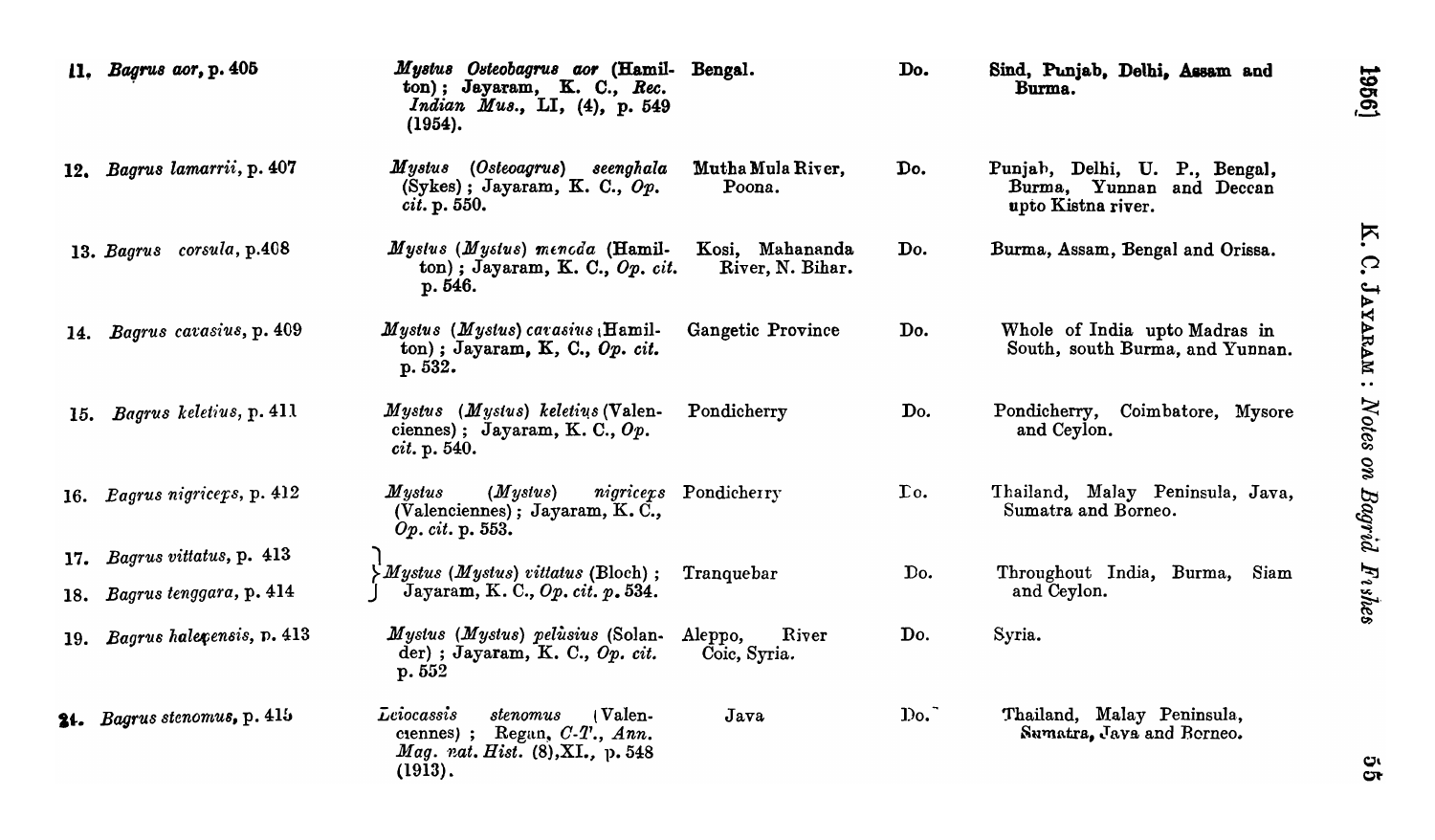| No. | Name and page reference in<br>"Histoire Naturelle des Poissons'<br>Vol. XIV. | Current Scientific name and latest<br>reference.                                                           | Type locality            | Current family<br>position. | Distribution of the Species.                                       |
|-----|------------------------------------------------------------------------------|------------------------------------------------------------------------------------------------------------|--------------------------|-----------------------------|--------------------------------------------------------------------|
|     | 21. Bagrus albilabris, p. 416                                                |                                                                                                            |                          |                             |                                                                    |
| 22. | Bagrus fuscus, p. 417                                                        |                                                                                                            |                          |                             |                                                                    |
| 23. | Bagrus gulio, p. 418                                                         | $(Mystus)$ gulio (Hamil-<br>$\boldsymbol{M}$ ystus                                                         | Upper parts<br>0f        | Bagridae                    | Estuaries and tidal<br>waters from                                 |
| 24. | Bagrus birmannus, p. 419                                                     | ton) ; Jayaram, K. C., $Op.$ cit.<br>p. 542.                                                               | Gangetic estua-<br>ries. |                             | Ceylon, Sind, India, Burma to<br>Archipelago,<br>Thailand<br>Malay |
| 25. | Bagrus abbreviatus, p. 420                                                   |                                                                                                            |                          |                             | and Sumatra.                                                       |
| 26. | Bagrus planiceps, p. 421                                                     |                                                                                                            |                          |                             |                                                                    |
| 27. | Bagrus anisurus, p. 422                                                      | $\boldsymbol{M}$ ystus<br>(Mystus)<br>planiceps<br>$(Valenciennes)$ ; Jayaram, K.C.,<br>Op. cit. p. 553.   | Java                     | Do.                         | Thailand, Java, Sumatra, Borneo<br>and Malay Peninsula.            |
| 28. | Bagrus nemurus, p. 423                                                       | (Mystus)<br>Mystus<br>nemurus<br>(Valenciennes); Jayaram, K.C.,<br>Op. cit. p. 553.                        | $J$ ava                  | Do.                         | Thailand, Malay Archipelago and<br>Java.                           |
| 29. | Bagrus oculatus, p. 424                                                      | (Mystus)<br>$\it Mystus$<br>oculatus<br>(Valenciennes); Jayaram, K.C.,<br>Op. cit. p. 540.                 | <b>Malabar Coast</b>     | Do.                         | Malabar Coast<br>and Coimbatore<br>district.                       |
| 30. | Bagrus batasio, p. 525                                                       | <i>Batasio batasio</i> (Hamilton); Hora &<br>Law, Rec. Indian Mus, XLIII,<br>Part $(1)$ , p. 33 $(1941)$ . | Brahmaputra              | Do.                         | Teesta river system.                                               |
| 31. | Bagrus nigrita, p. 426                                                       | Clarotes laticeps (Rüppel); Bou-<br>lenger, G. A., $Op. cit. p. 342.$                                      | <b>Nile</b>              | Do.                         | Africa.                                                            |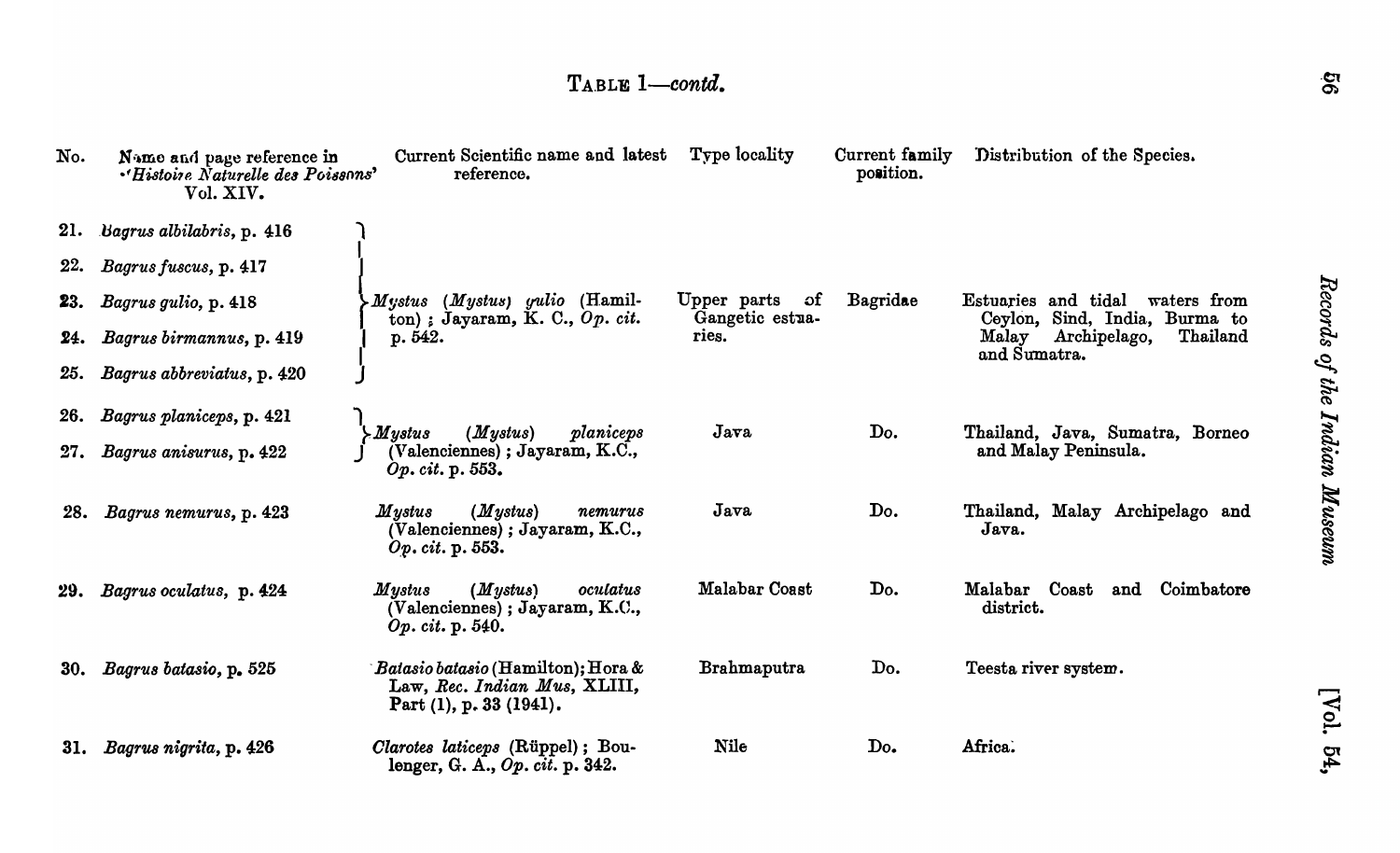| 32. | Bagrus auratus, p. 426         | Chrysichthys auratus (Geoffroy St. Hil-                                                                 | Egypt                        | Do.          | Africa.                                                                      |  |
|-----|--------------------------------|---------------------------------------------------------------------------------------------------------|------------------------------|--------------|------------------------------------------------------------------------------|--|
| 33. | Bagrus capito, p. 430          | aire); Boulenger, G. A., Op. cit. p. 325.                                                               |                              |              |                                                                              |  |
| 34. | Bagrus maurus, p. 431          | Chrysichthys<br>nigrodigitatus<br>(Lacepede) ; Boulenger, G. A.,<br>Op. cit. p. 321.                    | $\bullet$                    | Do.          | Africa.                                                                      |  |
| 35. | Bagrus poecilopterus, p. 431   | Leiccasis poecilopterus (Valenciennes);<br>Regan, C.T., Op. cit. p. 548.                                | Java                         | Do.          | Thailand,<br>Sumatra<br>Java,<br>and<br>Borneo.                              |  |
| 36. | Bagrus tengana, p. 433         | Patasio tengana (Hamilton) ;<br>Hora & Law, $Op. cit.$ p. 36.                                           | <b>Brahmaputra</b><br>River. | Do.          | Darjeeling<br>Himalayas,<br>Assam,<br>Tenasserim, Mergui, Perak and<br>Siam. |  |
| 37. | Bagrus bilineatus, p. 434      |                                                                                                         |                              |              |                                                                              |  |
| 38. | Bagrus netuma, p. 438          | $\triangleright$ Tachysurus thalassinus (Rüppel);                                                       | $\bullet$ $\bullet$          | Tachysuridae | Bombay and Ceylon.                                                           |  |
| 39. | Bagrus laeviyatus, p. 439      | Chandy, M., Rec. Indian Mus.,<br>LI, p. 15 (1953).                                                      |                              |              |                                                                              |  |
| 40. | Bagrus arioides, p. 440        |                                                                                                         |                              |              |                                                                              |  |
| 41. | Bagrus gagorides, p. 441       | $- Tachysurus$ sona (Hamilton) ;<br>Chandy, M., Op. cit. p. 12.                                         | Bengal                       | Do.          | Coasts of Bombay, Puri, Penang<br>and Calcutta.                              |  |
| 42. | Bagrus trachipomus, p. 443     |                                                                                                         |                              |              |                                                                              |  |
| 43. | Bagrus sondaicus, p. 444       |                                                                                                         |                              |              |                                                                              |  |
| 44. | Bagrus javensis, p. 445        |                                                                                                         |                              |              |                                                                              |  |
| 45. | Bagrus chinta, p. 445          | $\blacktriangleright Tachysurus$ sagor (Hamilton) ;                                                     | Gangetic estuaries Do.       |              | Coasts of Bombay, Calcutta, Penang                                           |  |
| 46. | Bagrus sagor, p. 446           | Chandy, M., Op. cit., p. 11.                                                                            |                              |              | and the Saugor Island.                                                       |  |
| 47. | Bagrus doroides, p. 447        |                                                                                                         |                              |              |                                                                              |  |
|     | 48. Bagrus commersonii, p. 449 | Netuma commersonii (Valencien-<br>nes); Jordan, D.A. et al., Rept.<br>U. S. Fish. Comm., p. 149 (1928). | Montevideo                   | Do.          | Uruguay, S. America.                                                         |  |

**K** C. JAYARAM: Notes on B.u, rid Fishes

1956]

57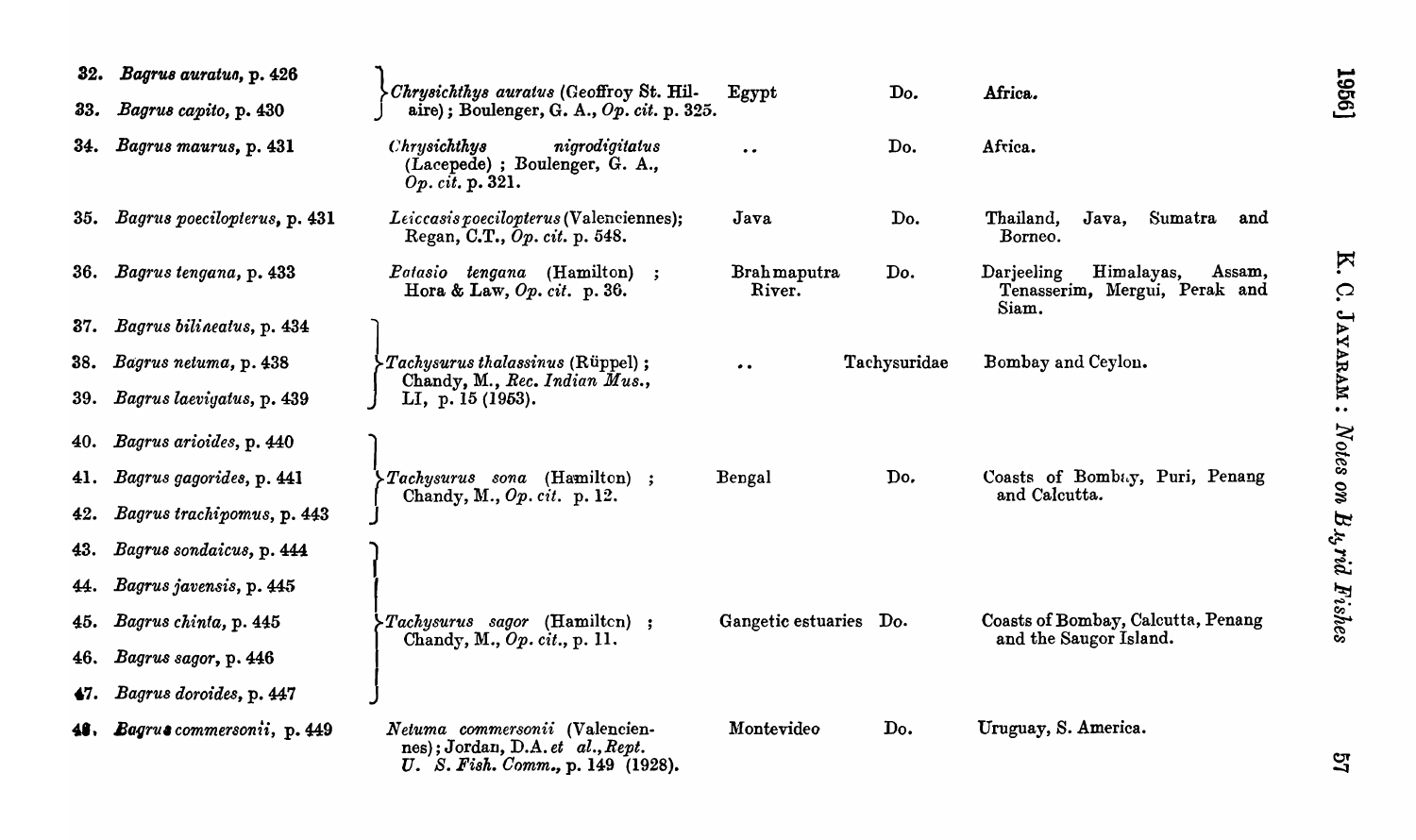# TABLE 1-concld.

| No. | Name and page reference in<br>"Histoire Naturelle des Poissons"<br>Vol. XIV | Current Scientific name and<br>latest reference.                                                                                    | Type locality.     | Current family<br>position. | Distribution of the Species.                        |
|-----|-----------------------------------------------------------------------------|-------------------------------------------------------------------------------------------------------------------------------------|--------------------|-----------------------------|-----------------------------------------------------|
| 49. | Bagrus genidens, p. 452                                                     | Genidens genidens Castelnau; Eigen-<br>mann, C.H., Rept. Princeton<br>Univ. Exped. Patagonia, III,<br>part 2, No. 4, p. 381 (1910). | Araguay.           |                             | Rio de la Plata, Tachysuridae Araguay, S. America.  |
| 50. | Bagrus herzbergi, p. 453                                                    |                                                                                                                                     |                    |                             |                                                     |
| 51. | Bagrus pemecus, p. 456                                                      | (Bloch);<br>Selanaspis herzbergi<br>Jordan, D. S. & Evermann,<br>B. W., Proc. U. S. nat. Mus.<br>No. 47, Part I, p. 124 (1898).     | Surinam            | Do.                         | Coasts of South<br>America from<br>Cayenne to Peru. |
| 52. | Bagrus mesops, p. 456                                                       | Sciadeichthys mesops (Valencien-<br>nes); Jordan, D.S. & Evermann,<br>W., Op. cit. p. 123.                                          | Guiana             | Do.                         | Guiana, S. America.                                 |
| 53. | Bagrus proops, p. 457                                                       | Sciadeichthys proops (Valencien-<br>nes); Jordan, D. S. et. al., Rep.<br>U.S. Fish Comm., p. 148.<br>(1928).                        | Guiana, Porto Rico | Do.                         | West Indies.                                        |
| 54. | Bagrus passany, p. 458                                                      | Sciadeichthys passany (Valuncien-<br>nes); Jordan, D.S. & Evermann,<br>B. W., Op cit. p. $124.$                                     | Cayenne            | Do.                         | Cayenne, S. Ame.ica.                                |
| 55. | Bagrus couma, p. 459                                                        | Tachysurus couma (Valenciennes);<br>Günther, A., Op. cit. p. 138.                                                                   | Cayenne            | Do.                         | Cayenne, S. America.                                |